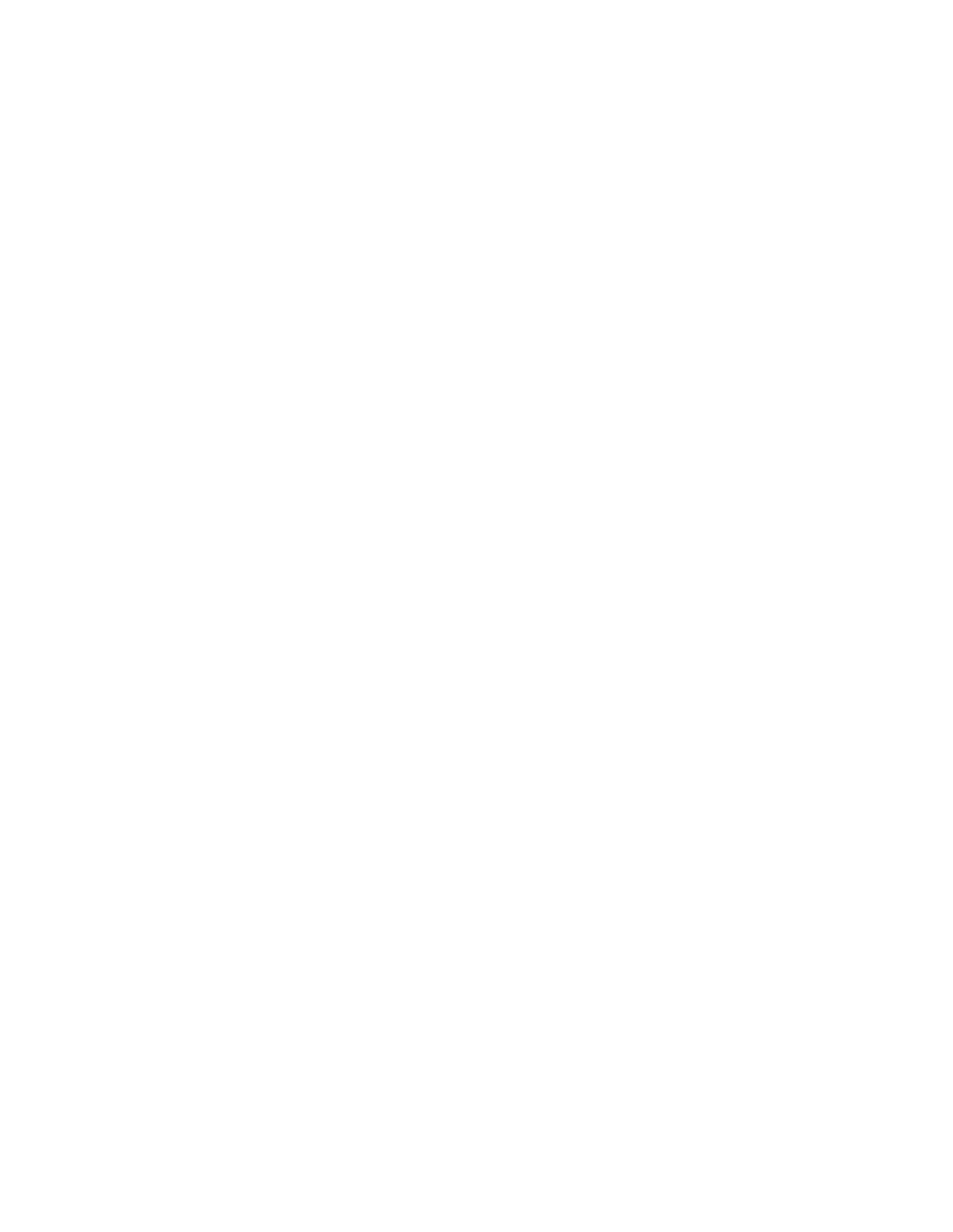# <span id="page-2-0"></span>Folkdancers of Gainesville United!

### by Jack Seltzer

When Gainesville folkdancers dance and party, they aren't kidding around. It's a wonderful experience. Closing out 2012, on December 7, we all began by dancing around the tables, chairs and people trying to digest their meal at the local Greek restaurant, Sandy's. Sitting down for some fresh made moussaka and pastitsio didn't put a damper on our enthusiasm – witness the photos below.



At table at Sandy's: around the table, left to right, are Linda, Mireille, Julieta, John, Juanita, Nancy, Arlene, and Jack.

*Photo by Jualene. Other photos by Jack.*



Dancing at Sandy's led by John and Jack

Moving on to December 31, Jualene brought us over to her magnificent home for the all nighter (until 12:15 AM, actually) of food, fun, music, dancing, lots of chitchat and some serious talk. We began the festivities fairly early and, with singing and toasting to Auld Lang Syne, at midnight we smilingly welcomed in the New Year. What more can you ask?



Dancing New Years Eve: John, Julieta, Joyce D, Leslie, June, Juanita, Mireille, Linda, and Arlene



Welcoming 2013 – standing: Juanita and her husband, Linda, Arlene, Diane and Max, Mireille, Nancy, Jan, June, and Margaret. On the floor: Jack, Jualene, Leslie, Barbara and Julieta. Others who were there but didn't quite make it to the midnight hour photo were John, Joyce D, Ruth, Joyce S and Grace.

The local Greek group, Embros, led by the father and daughter team of Leo and Eleni Polopolus, gave us the great sounds of his clarinet and her soprano voice. I'm always amazed by the electronic violin of Anne, now joined by David on bouzouki. They have a very unique sound. Check them out online at [www.embrosorchestra.com/bios.html](http://www.embrosorchestra.com/bios.html).

Come join us next time. We go to Sandy's every three months or so, before our regular Friday night dance. Check the calendar on our website, [www.gifd.org,](http://www.gifd.org) for dates.

Linda and hostess Jualene on New Year's Eve

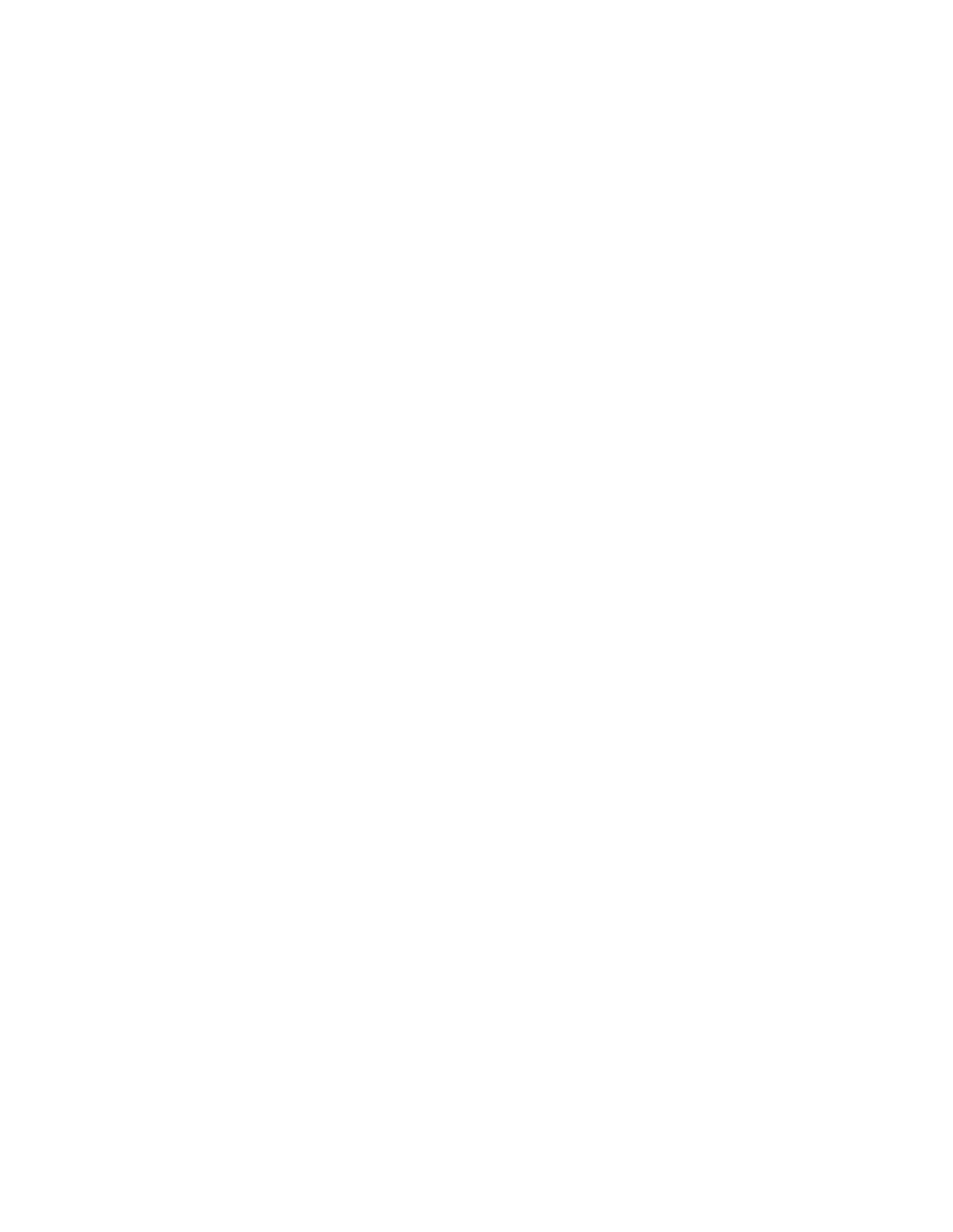# Sarasota Grapeviners

by Judy Merkt

<span id="page-4-0"></span>Winter season dancing is in full swing here in Sarasota. Our attendance is almost at its highest, since most of our snowbirds have returned. Our dance circle sometimes ends up as one and a half or two … what a problem to have, right? We continue to learn, dance, sing, and laugh every Wednesday night. A couple of new additions to our group appear to be "hanging in", so that is encouraging as well.

In addition to our wonderful snowbirds – Ron and Kathy Fico, Sue Gordon, Andree Juneau, Ivan and Annette Krakowsky, Tom and June Morse, Maureen Pride, Alice Schwartz, and Chris Vincent – we enjoyed a three-week visit from Sonna and Mars Longden, from Chicago. They are always a joy to have with us. We've also enjoyed several visits from Nancy Wilusz, and some of our Tampa friends – Terry Abrahams, Bill Schwarz, and Andy Pollock. A Sarasota welcome to all whenever you can get here.

On the administrative end of things, we asked for a volunteer to act as our group's historian – someone to clean up and maintain our binders of pictures, articles, and such – and Lynda Harris accepted the job with enthusiasm! Susan Barach and I are thrilled. Lynda is doing a great job and the "in progress" binders will get a showing at our annual Snow Ball on January 30th. As usual, it is an all-request night, a festive evening with a nice long break to allow time for refreshments and socializing – and perusing the group's history.



*Photo by Judy Merkt*

Lynda Harris

Lastly, I would like to take this time to give a huge thank you to Caroline Lanker for all of her many hours making our newsletter one of the best I've seen. Caroline has always aimed for perfection and she has gotten it most of the time. She has encouraged us to give her news, pictures, events, etc. month after month for I don't know how many years. Caroline, I salute you my friend, and thank you.

# Orlando International Folk Dance Club

by Pat Henderson

Our club breezed through the holidays with our Holiday Party on December 12. It started with a pot luck dinner before dance and was enjoyed by all. We do the Western Trio Mixer to Jingle Bells and Juanita brings bells for all the ladies to shake during the dance. It is always a lot of fun.

It was the time for cruising: Fred and Juanita Schockey, Phyllis and Ed Dammer, Joan and Wally Washington, and Bobby and I all went on different Caribbean cruises in December and January. Manuel and Palmira Mora-Valls visited her family in Puerto Rico over Christmas. They had not been there in 20 years and said that it has changed for the better.

Jan Arcari sang at the Community Chorus Christmas at the Movies show. Kelly Fagan performed in Scrooge: the Musical at the Athens Theatre in DeLand in December. She was delightful as Mrs. Jollygood. We welcomed Annelies Mostert from the Netherlands back to dance; she is wintering in Florida now that she retired. We are all looking forward to seeing everyone at camp.

Best in Show



Orlando-area dancer Ann Robinson was a winner at the "Great Day in the Country" arts and crafts show in Oviedo on November 10. The annual show, sponsored by the Woman's Club of Oviedo, draws artists from all around central Florida. The 2012 show featured 350 artists' booths. Entries are judged in various arts and crafts categories, but Ann's charming ceramic elephant teapot won the overall, combined Best in Show prize. Congratulations, Ann!